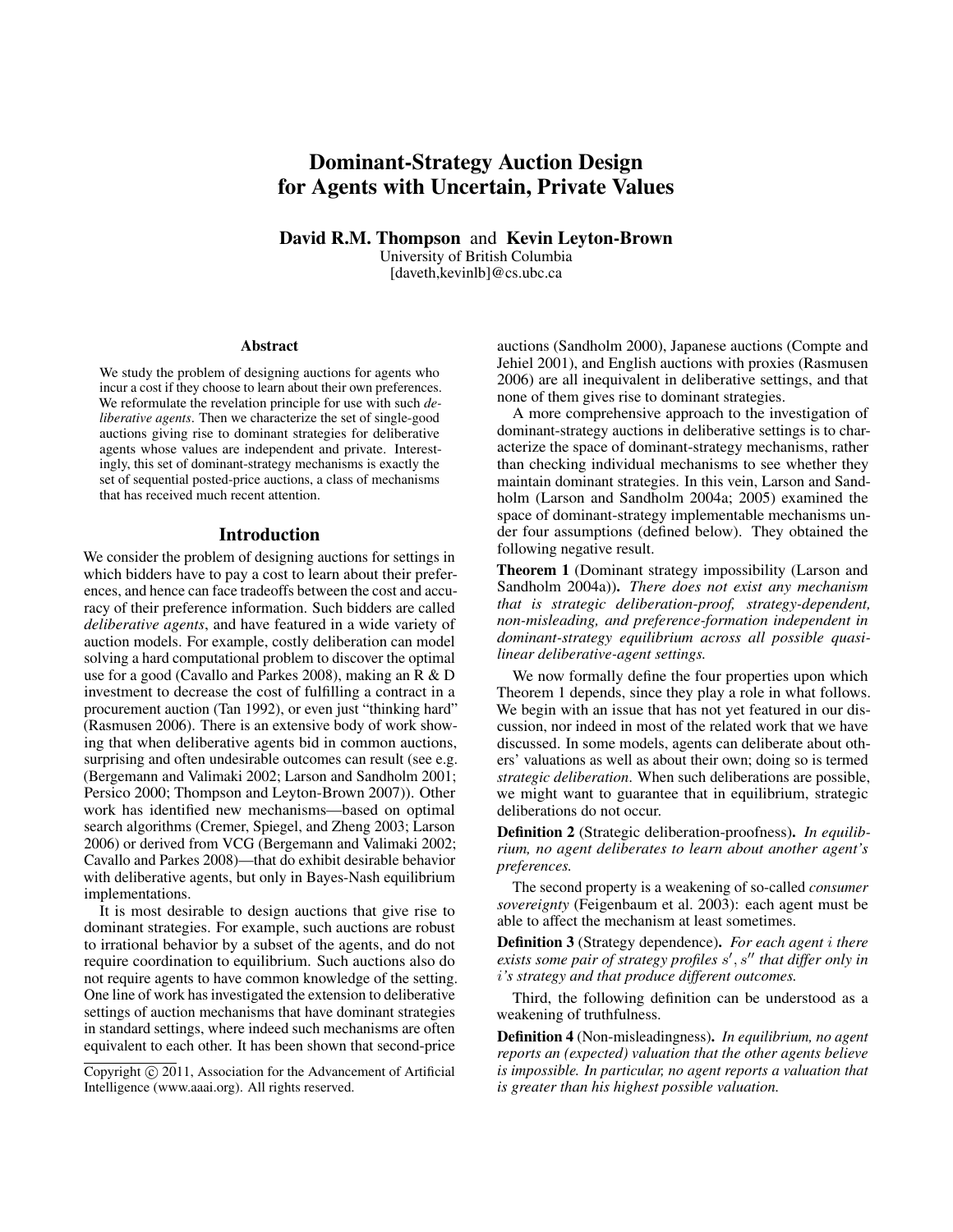It is worth discussing why Larson and Sandholm required non-misleadingness rather than truthfulness, which can usually be achieved without restriction via the revelation principle. In deliberative-agent settings, an agent's knowledge about his own preferences depends on which deliberations he has performed, which can depend in turn on what information the mechanism reveals to the agent. In such settings, Larson and Sandholm argued, direct mechanisms are not without loss of generality—the agent cannot decide whether to deliberate without knowing what information will be revealed by the mechanism, which can depend in turn on other agents' declarations—and so the standard revelation principle cannot be applied (Larson and Sandholm 2005).

Our final property, preference-formation independence, is conceptually related to "detail-freeness" (Wilson 1987).

Definition 5 (Preference-formation independence). *The mechanism is not involved in the process by which agents form their preferences and requires no knowledge of the details of that process.*

An auction that only solicits bids from agents with easy-tocompute valuations is not preference-formation independent. An agent reducing uncertainty about his own preferences is understood as a kind of "preference formation."

In the literature, Theorem 1 has been understood as very discouraging news about the applicability of dominantstrategy mechanisms to deliberative settings. It is indeed very natural to want an auction mechanism to be strategy dependent, non-misleading and preference-formation independent. On the other hand, it is not inevitable that agents will be able to deliberate about each other's valuations. We thus consider it important to understand the extent to which Larson and Sandholm's negative result continues to hold when strategic deliberation is impossible. We believe this to be an open question: none of the positive results of which we are aware identifies a dominant-strategy auction, while Theorem 1 is the most relevant negative result, and its proof depends critically on the possibility of strategic deliberation.

Our paper makes two key contributions. First, we show that it is possible to recover the revelation principle in a useful sense, although it is indeed true in deliberative settings that not every multistage mechanism is strategically equivalent to some direct mechanism. Second, leveraging our first result, we characterize dominant-strategy mechanisms for the specific case of independent-private-value (IPV) auction settings in agents can deliberate only about their own valuations. Specifically, we show every dominant strategy truthful auction must implement the same social choice function as some sequential posted-price auction.

We note that our second result may be interesting even beyond the literature on deliberation, because it adds to a recent accumulation of arguments in favor of sequential postedprice auctions. Not only do similar auctions appear often in practice, but posted-price mechanisms have been shown to have good properties in terms of revenue and efficiency (e.g., (Blumrosen and Holenstein 2008; Chawla et al. 2010; Kleinberg and Leighton 2003; Shakkottai et al. 2008)) while limiting information revelation (e.g., (Sandholm and Gilpin 2006)). Our work is the first to study sequential posted-price auctions for deliberative agents, and to show that they also



Figure 1: (Adapted from (Larson 2006)) In a deliberative setting, instead of an epistemic type, each agent has his own black-box information source. Information asymmetry arises through agents' interactions with their information sources.

have (uniquely) good properties in such settings.

## Model

We now present a formal model of deliberative-agent settings. Instead of knowing all his private information before he acts, each agent starts with no private information, but has a blackbox information source that he can query at non-negative cost to receive new information.<sup>1</sup> Such a model is illustrated in Figure 1. Observe that such a model differs from a standard epistemic-type Bayesian game in which agents are (perfectly) aware of their own types; instead, it has more in common with the standard common-value auction model in which agents are imperfectly informed about their own valuations.

The key to a deliberative-agent setting is the availability of *deliberation* actions.

Definition 6 (Deliberation). *A deliberation is an action by which an agent queries his black-box information source and observes the response, allowing him to update his beliefs about all agents' realized valuations.*

Throughout we assume that bidders have independent private values (IPV). Independence is the standard assumption that the joint value distribution is a product of individual value distributions. In the context of deliberative agents, *privacy* means that strategic deliberation is impossible.

Definition 7 (Privacy). *In a deliberative setting where values are* private*, no agent's value depends on another agent's signal; when an agent deliberates, he can only update his beliefs about his own value.*

Our black-box information-source model is extremely general and expressive, but has the drawback that its full description is complex and notation heavy. We present such a general model in an appendix; all of our results in this paper hold under that model with the same proofs.

In this section we present a much simpler, special case of that model. All of our results also hold (albeit with more limited implications) under the simpler model, which we call the single-step deliberative setting.

The single-step deliberative setting is like a standard IPV auction setting (e.g. from (Myerson 1981)), except that agents have to decide whether or not to deliberate. Each

<sup>1</sup>We can handle the case where agents *do* start with private information with a zero-cost deliberation that reveals this information.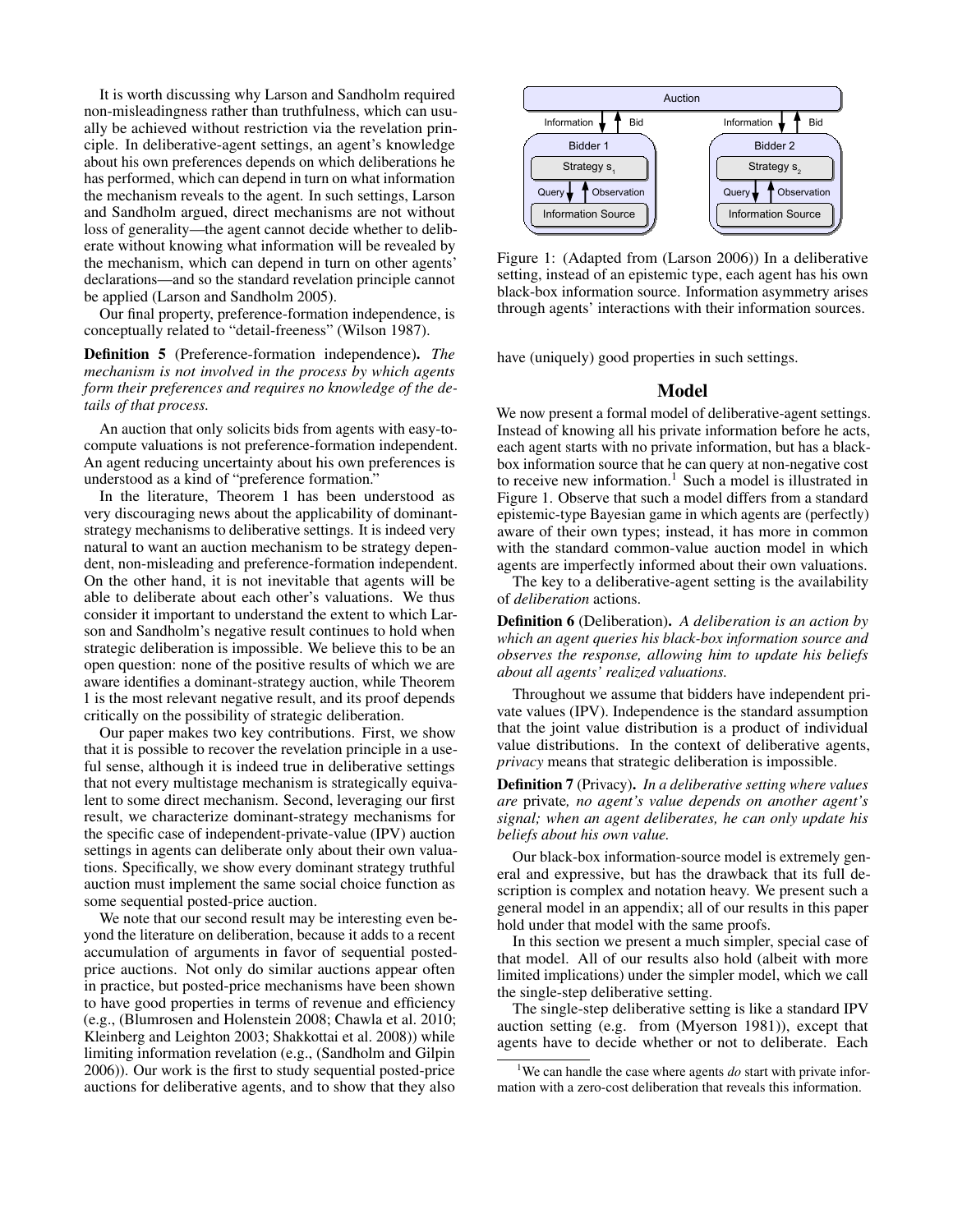bidder starts out knowing only the common prior over his valuation. There is only a single deliberation action available, and after it is performed an agent knows his exact valuation.

Definition 8 (Single-step deliberative setting). *The singlestep deliberative setting is a 4-tuple*  $\langle N, f, V, c \rangle$ *.* N *is a set of agents. f is a vector of valuation distributions:*  $f_i$  *is the commonly-known prior over i's valuation, with domain*  $V_i$ ;  $V = \prod_i V_i$ .  $c$  is a cost vector, where  $c_i$  is a strictly positive *amount that* i *must pay to discover his true valuation.*

In a single-step deliberative setting, an agent's utility depends on his valuation  $v_i$ , whether or not he wins ( $w_i = 1$  if he wins and 0 otherwise), his total transfers  $t_i$ , and whether or not he performed a deliberation ( $d_i = 1$  if he did and 0 otherwise). We assume that utility is quasilinear and that there are no externalities:  $u_i(v_i, w_i, t_i, d_i) = w_i v_i - t_i$  $d_i c_i$ . We further assume that the entire setting is common knowledge. Finally, we make two technical assumptions: (1) the auction is deterministic, and (2) losers make no payments.

Any combination of a deliberative setting and a mechanism induces an imperfect-information extensive-form game with chance nodes. The game begins with a move by nature: each agent's valuation  $v_i$  is drawn according to distribution  $f_i$ . The agents then interact with the mechanism in a standard extensive-form game. However, any time the mechanism asks an agent to bid, he has the option of deliberating first.

# Revelation principle

The revelation principle is a classical tool for understanding the space of possible mechanisms that meet given criteria. Essentially, it says that without loss of generality we can restrict our attention to direct, truthful mechanisms (Myerson 1981). This spares us the complexity of reasoning about indirect mechanisms such as multistage auctions. As described above, Larson and Sandholm showed that this argument does not work in deliberative settings: deliberation is an inherently multistage process, and considering only direct mechanisms is restrictive (Larson and Sandholm 2005).

Here we show that it is still possible to obtain a kind of revelation principle for deliberative agents. The key idea is to restrict the space of mechanisms not to direct mechanisms, but to a larger space, *dynamically-direct mechanisms*. These are multistage mechanisms that only interact with the agents by requesting that they perform specific deliberations, and asking them to report the results.

Definition 9 (Dynamically direct mechanism). *In a dynamically direct mechanism, every message from the auctioneer specifies a deliberation for the bidder to perform, and every reply must be an observation that could result from that deliberation.*

Definition 10 (Truthfulness). *A strategy is truthful if it specifies performing all requested deliberations and truthfully reporting the resulting observations. A dynamically direct mechanism is truthful if truthfulness is a dominant strategy.*

Definition 11 (Social choice function). *A social choice function is denoted by*  $(\chi, p)$  *where*  $\chi$  *maps from (true, potentially unknown) preferences to distributions over allocations*  $(\chi : V \mapsto \Delta(N \cup \emptyset))$  and p *is an n-element vector, with each*  $p_i : V \mapsto \Delta \mathbb{R}$  *serving as i's payment function.* 



Figure 2: In a dynamically direct auction, agents act as intermediaries between their information sources and proxies.

Note that the domain of each function is  $V$ , the set of possible valuation profiles. This means that we might expect that pooling social choice functions will often arise. For example, if in equilibrium some agent  $i$  never deliberates, then the social choice function cannot depend on *i*'s true preferences. When deliberation can give noisy signals (as is possible in the general setting, though not in the model proposed in the previous section), then even a deterministic mechanism can implement randomized social choice functions. This explains why Definition 11 maps to distributions over outcomes, even though we only consider deterministic mechanisms.

Theorem 12 (Revelation principle for deliberative agents). *In any deliberative setting, for any mechanism* M *with dominant strategy equilibrium* s*, there exists a dynamically direct, truthful mechanism* M<sup>D</sup> *that implements the same social choice function as* M*.*

*Proof Sketch.*<sup>2</sup> Construct a mechanism  $M<sup>D</sup>$  where each bidder *i* reports to a proxy that plays  $s_i$ , but uses bidder *i* as the information source. (See Figure 2.) Any way of misreporting to a proxy corresponds to some deviating strategy  $s_i^j$  in  $\tilde{M}$ . Because  $s_i$  dominates all  $s'_i$ , truthfulness must be a dominant strategy in  $M^D$ . П

Dynamically direct mechanisms are impractical: in order to tell each agent when and how to deliberate, they must encode complete knowledge of how the agents deliberate and the associated costs. In other words, they violate Larson and Sandholm's desideratum of preference-formation independence. Nevertheless, they constitute a useful analytic tool

 $2$ We note that existing revelation principles for dynamic mechanisms use similar proof techniques; however, none can be directly applied to yield our result. Myerson (1986) gave a dynamic revelation principle for communication equilibria (a correlatedequilibrium-like solution concept for extensive-form games). However, in his model, the mechanism does not control the outcome and cannot impose payments. More recently, a similar technique has been used in dynamic mechanism design (e.g., Pavan, Segal, and Toikka 2008). However, these results assume that the mechanism chooses an allocation at each time step, and that agents' private information can change only as a result of that allocation.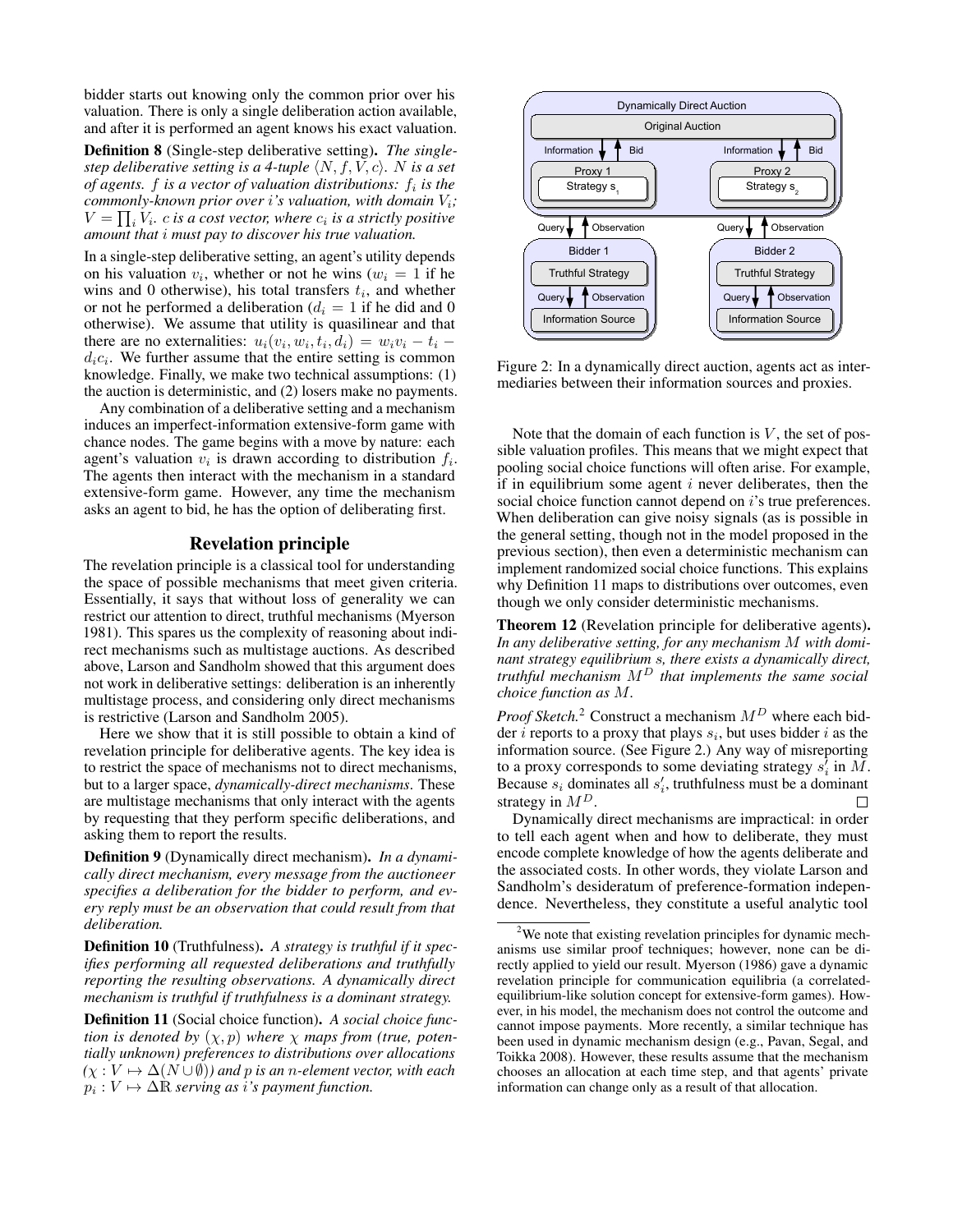for characterizing the set of social choice functions that can be implemented in deliberative settings. Observe that every preference-formation-independent mechanism also has some dynamically direct analogue; thus, using our revelation principle to characterize a space of mechanisms does not mean giving up on preference-formation independence.

### Auction Design

We now turn to the question of which mechanisms give rise to dominant strategies for IPV deliberative agents. We begin by defining sequential posted-price auctions.

Definition 13 (Sequential posted-price (SPP) auction). *A sequential posted-price auction is a multistage auction in which at every stage, the auctioneer makes a posted-price, take-it-or-leave-it offer to a single agent. The agent can either accept the offer, in which case he immediately wins the good and pays the posted price, or reject the offer, in which case he does not interact with the auctioneer again and does not win the good.*

We can now present our main result, that dominant strategy auctions in IPV deliberative settings are characterized by sequential posted-price auctions.

Theorem 14 (Characterization). *In deliberative auction settings with independent, private values, the set of auctions with dominant strategies is characterized by the set of sequential posted-price auctions, as follows:*

- *1. Every SPP auction has a dominant strategy equilibrium in every IPV deliberative-agent setting;*
- *2. There exist IPV deliberative-agent settings in which the only dominant-strategy implementable social choice functions are those implemented by SPP auctions.*

*Remark.* Intuitively, the fact that all SPP auctions offer dominant strategies follows from the IPV auction model: an agent is indifferent to what happened before he received an offer (because values are independent and private, he cannot learn anything from the timing of his selection) and is indifferent to what happens after he rejects (because he has no externalities). The argument that SPP auctions are necessary for dominant strategies is more involved, but essentially revolves around the concept of value of information. If deliberation is part of an agent's dominant strategy, then the value of the information gained must always outweigh its cost. We show that there exist settings in which agents deliberate in dominant strategies only when they receive posted-price offers.

#### *Proof. Part 1: Every sequential posted-price auction has a dominant strategy equilibrium in every setting.*

In any given SPP auction, each bidder  $i$  can only receive an offer with one specific price  $p_i$ , though whether or not i receives an offer at all can depend on other agents' strategies. Consider the one-player SPP auction in which a deliberative agent *i* is offered posted price  $p_i$ . As there are no other agents, trivially  $i$  has a dominant strategy in this auction.<sup>3</sup> Let us call

that dominant strategy  $s_i$ .

Now we argue that  $s_i$  is also a dominant strategy for  $i$ in any multi-player SPP auction in which the offer  $i$  can receive has price  $p_i$ . Let  $s_{-i}$  be an arbitrary strategy profile for the other agents  $N \setminus \{i\}$ . If agent i does not receive an offer, he cannot influence the outcome; in this case,  $s_i$  is trivially a best response. Because the agents' valuations are independent and private, other bidders cannot learn anything about  $i$ 's value through their own deliberations. Therefore,  $i$ cannot infer anything about his own value from the fact that he receives an offer. Because  $i$  has no externalities, he does not care which agent (if any) will win the auction in the event that he loses. Thus,  $i$  faces the same strategic situation every time he receives a given offer  $p_i$ , regardless of which agents have received offers before him, the amounts of those offers, and the deliberations performed by those agents. Agent  $i$  also thus faces the same strategic situation as in the one-player SPP auction, and so  $s_i$  is still a dominant strategy for i.

*Part 2: There exist settings in which the only dominantstrategy implementable social choice functions are those implemented by sequential posted-price auctions.*

If a mechanism implements some social choice function  $(\chi, p)$  in dominant strategy equilibrium, by Theorem 12 (the revelation principle) some other dynamically direct mechanism M implements  $(\chi, p)$  in truthful dominant strategy equilibrium. Thus, without loss of generality we consider only truthful, dynamically direct mechanisms. We consider a single-step deliberative setting in which each agent  $i$  has only two possible valuations ( $v_i^L$  and  $v_i^H$ ).

The rest of the proof proceeds in five steps.

*Step 1 (Information Availability): The outcome chosen by the mechanism is completely determined by the types of the agents who deliberate.*

Because  $M$  is deterministic, because the agents' strategies are deterministic (by dominance), and because the observation of every deliberation is deterministic (by the single-step setting), the social choice function must map to deterministic outcomes  $(\chi : V \mapsto N \cup \emptyset$  and each  $p_i : V \mapsto \mathbb{R}$ ). Let  $\delta_i(v) = 1$  if i deliberates in equilibrium and  $\delta_i(v) = 0$ otherwise. Observe that if an agent  $i$  does not deliberate  $(\delta_i(v) = 0)$  then  $\chi$ , p and  $\delta$  cannot depend on his type. This is because the dynamically direct mechanism will not ask i to report  $v_i$  (the mechanism is truthful) and so the mechanism cannot condition on  $v_i$  when choosing the outcome or when instructing another agent  $j \neq i$  to deliberate. If only a subset  $S \subset N$  of agents deliberates given type profile v  $(i \in S$  iff  $\delta_i(v) = 1$ , then the outcome does not depend on the types of the other agents  $N \setminus S$ .  $(\chi(v) = \chi(v_s, *),$  $p_i(v) = p_i(v_S, *)$  and  $\delta_i(v) = \delta_i(v_S, *)$ , where  $*$  refers to any possible types of the agents who were not explicitly listed. Thus, e.g., the proposition " $\delta_j(v) = \delta_j(v_i, *)$ " is shorthand for " $\forall v'_{-i}, \delta_j(v) = \delta_j(v_i, v'_{-i})$ .")

*Step 2 (Influence): An agent* i *only deliberates when doing so makes the difference between winning and losing*  $(\forall i, \forall v_{-i}, \delta_i(v_i, v_{-i}) = 1$  *implies*  $\chi(v_i^L, v_{-i}) \neq i$  *and*  $\chi(v_i^H, v_{-i}) = i$ .)

Assume for contradiction that for some  $v_{-i}$ , i deliberates  $(\delta_i(v_i, v_{-i}) = 1)$  and either (1) always wins  $(\chi(v_i^L, v_{-i}) = 1)$ 

 $3$ Note that this dominant strategy can be extremely complex. For example, under the preference model given in the appendix, it can involve conditional, multistage deliberation policies. See Larson and Sandholm (2004b) for how to construct such a deliberation policy using an MDP representation of the one-player game.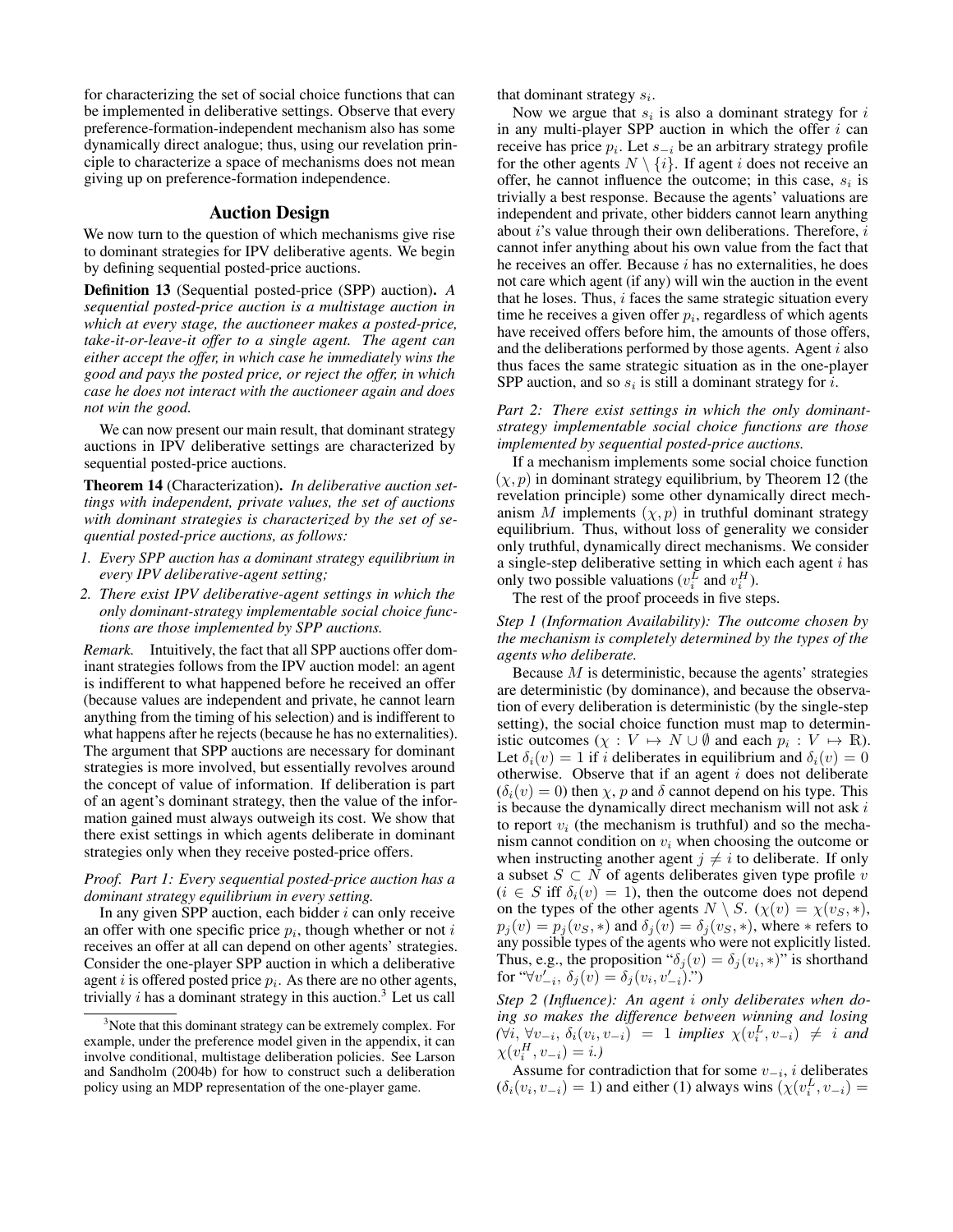$\chi(v_i^H, v_{-i}) = i$ ); (2) always loses  $(\chi(v_i^L, v_{-i}) \neq i$  and  $\chi(v_i^H, v_{-i}) \neq i$ ; or (3) wins with the low type and loses with the high type  $(\chi(v_i^L, v_{-i}) = i \text{ and } \chi(v_i^H, v_{-i}) \neq i)$ . In case (3), truthfulness is not a dominant strategy: if  $p_i(v_i^L, v_{-i}) \leq v_i^L$  then whenever i has the high type, he prefers to misreport that he has the low type (winning and paying  $p_i(v_i^L, v_{-i}) \leq v_i^L < v_i^H$ ) instead of reporting honestly (losing and paying nothing); if  $p_i(v_i^L, v_{-i}) > v_i^L$  then whenever  $i$  has the low type, he prefers to misreport that he has the high type (losing and paying nothing) rather than reporting honestly (winning and paying more than his value). Thus, assume that we are in case  $(1)$  or  $(2)$ . If i's price depends on his reported type  $(p_i(v_{-i}, v_i^L) \neq p_i(v_{-i}, v_i^H))$ , then i always strictly prefers not to deliberate and to report the type that minimizes  $p_i$ . Otherwise, i strictly prefers not to deliberate (reporting arbitrarily), obtaining the same allocation and payment but avoiding the cost of deliberation.

*Step 3 (Base case): If the outcome is not constant, then there exists some designated agent (without loss of generality, agent 1) who always wins when he has the high valuation, regardless of the valuations of the other agents*  $(\exists v, v', \chi(v) \neq \chi(v')$  implies that  $\exists i, \chi(v_i^H, *) = i$ .

Let  $v^H$  denote the type profile  $(v_1^H, \ldots, v_n^H)$  in which every agent has the high type. If given  $v^H$ , agent 1 deliberates  $(\delta_1(v^H) = 1)$  then, by influence, 1 must win  $(\chi(\mathcal{H}) = 1)$ . Because 1 wins even when all the other agents also have the high type, by influence he must be the only agent to deliberate  $(\chi(v^H) = 1$  implies  $\forall_{j \neq 1} \delta_j(v^H) = 0$ ). By information availability, the allocation must not depend on the non-deliberating agents' types  $(\chi(v_1^H, *) = 1)$ .

*Step 4 (Induction step): When every agent in*  $\{1, \ldots, k\}$ *has the low valuation, either the auction terminates*  $(\chi(v_1^L, \ldots, v_k^L, *) = \emptyset)$ , or some designated agent (with*out loss of generality, agent*  $k + 1$ *) wins whenever he has the high valuation, regardless of the valuations of agents*  ${k + 2,...,n} (\chi(v_1, \lambda^L, ..., v_k^L, v_{k+1}^H, *) = k + 1).$ 

Let  $v^{LH}$  denote the type profile  $(v_1^L, \ldots, v_k^L, v_{k+1}^H, \ldots, v_k^L)$  $v_n^H$ ) in which all agents from 1 up to k have the low type, and all agents from  $k + 1$  up to n have the high type. As in Step 3, under  $v^{LH}$  if some agent (assume  $k + 1$ ) in  ${k + 1,...,n}$  deliberates then, by influence, he must win  $(\chi(v^{LH}) = k + 1)$  and must be the only agent in that group to deliberate. By influence, the losing agents with high types  $({k+2,\ldots,n})$  do not deliberate. By information availability, the allocation must be the same regardless of their types  $(\chi(v_1, \lambda_1, \ldots, v_k, v_{k+1}^H, *) = k+1).$ 

If none of the agents in  $\{k+1,\ldots,n\}$  deliberates given  $v<sup>LH</sup>$ , then the auction can choose any outcome in which no bidder from  $\{1, \ldots, k\}$  wins. Allocating the good to an agent  $i \leq k$  who already received an offer would violate influence: when the other agents report according to  $v^{LH}$ , *i* would be asked to deliberate even though he always wins.

#### *Step 5 (Necessity): Dynamically direct mechanism* M *implements the same social choice function as some SPP auction.*

If M asks no agent to deliberate, then the auctioneer cannot condition on any agent's preferences. In this case, because M is deterministic, it must yield a constant outcome

 $(\forall v, v', \chi(v) = \chi(v'))$ . M thus implements the same social choice function as a degenerate SPP auction that makes no offers and either always awards the good to some agent  $j$  or never awards the good.

Otherwise, by the argument in Steps 3 and 4, at each stage, a single designated agent is asked to deliberate, and that agent wins iff he reports the high valuation. By the influence property, we know that no further agents deliberate after some agent has reported the high valuation. Because of this, the price that agent pays must be a constant (it cannot vary depending on the deliberations of any other agents, because the earlier-ordered agents all must reveal low types for  $i$  to be queried, and because none of the later-ordered agents deliberate; it cannot vary depending on  $i$ 's own deliberation, because he only wins when he reveals the high type). M therefore implements the same social choice function as an SPP that makes offers to the agents in ascending order, with each agent *i* being offered price  $p_i(v_i^H, v_{-i}^L)$ .  $\Box$ 

We now relate our result to Larson and Sandholm's impossibility result (Theorem 1). We find that, in IPV settings, SPP auctions have dominant strategies and satisfy all of Larson and Sandholm's desiderata except for strategic-deliberation proofness (which doesn't apply to IPV settings).

Corollary 15. *SPP auctions are strategy dependent, non-misleading, and preference-formation independent in dominant-strategy equilibrium in IPV auction settings.*

*Proof.* Any SPP auction, provided that it does not halt until an offer is accepted or all the agents have rejected offers, is strategy-dependent: each bidder can affect the outcome by accepting or rejecting his offer. All SPP auctions are preference-formation independent: the auctioneer does not specify how the agents should deliberate, and does not need to condition the rules of the auction on details of the setting. All SPP auctions are non-misleading: in equilibrium, no agent would never accept an offer that exceeds his valuation.  $\Box$ 

#### **Conclusions**

This paper studied the problem of designing auctions for deliberative agents without strategic deliberation, a setting in which the classical revelation principle does not apply and no (non-trivial) dominant strategy auctions had been identified. We  $(1)$  gave a novel reformulation of the revelation principle which applies even in the presence of dynamic information gathering, and (2) leveraged this result to characterize the set of dominant strategy auctions in IPV settings, showing that this set is precisely the sequential posted price auctions.

We foresee three strands of future work. First, we aim to investigate the application of SPP auctions to (non-IPV) settings with strategic deliberation. Second, we are interested in investigating whether a randomized auction could guarantee a sufficiently high expected value of information to yield dominant strategies *in expectation* without being an SPP auction. Third, we aim to design SPP auctions that maximize revenue or social welfare in deliberative settings, leveraging recent positive results that use SPP auctions to maximize these quantities in non-deliberative settings (e.g. (Blumrosen and Holenstein 2008; Chawla et al. 2010; Sandholm, Conitzer, and Boutilier 2005)).